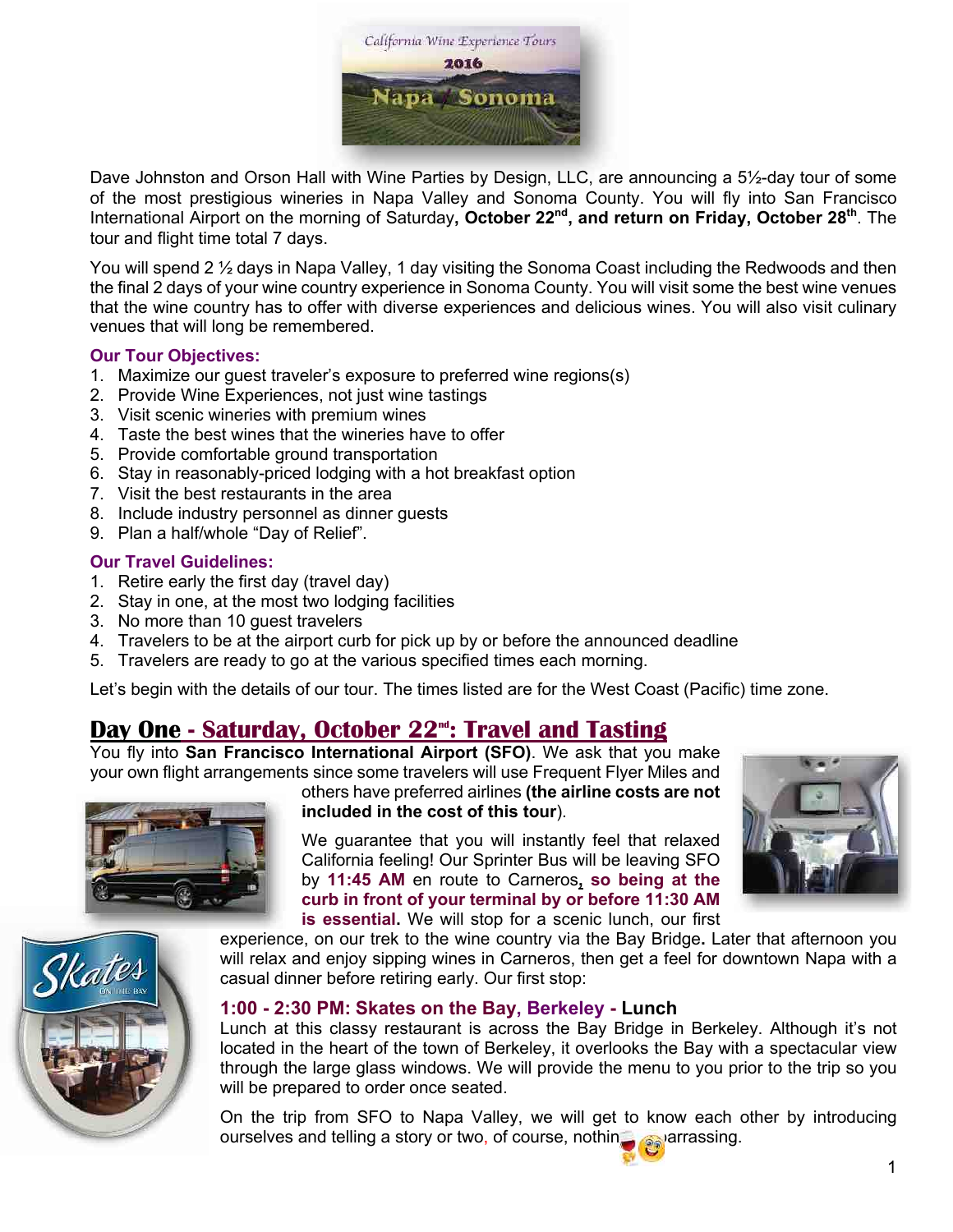

### **3:15 - 4:45 PM: Saintsbury, Carneros -** *Tasting Experience*

Saintsbury Winery is absolutely gorgeous and a very authentic, detailed look at a historic Napa Winery. We



will be exploring the wines from Saintsbury's select vineyards in Carneros, Anderson Valley, and Sonoma Coast. Our tasting experience will take place either in their Chardonnay cellar or crush pad, depending on weather. We will have a semi-private seated tasting of six wines, led by one of their staff members with the primary focus on Pinot Noir (4) and Chardonnay (2) wines.

**Saintsbury Winery** was **founded** by Richard Ward and David Graves in 1981. They met during their graduate studies in **Enology** at UC Davis

Noir is really their specialty and they produce a number **of different** styled Pinots. In addition, they still produce Chardonnay and, **Figure 1998, the figure recently**, a cool weather Syrah sourced from neighboring Sonoma County. The winery is named after a professor in England who was famous **for the state of the state of the state of the state of the state of the state of the state of the state of the state of the state of the state of the state of the state o** a Cellar" book and some of his quotes appear on the wine wine bottles.



while taking a brewing class together. Pinot and they produce a number

#### **5:15 - 6:00 PM: The Oxbow Market -** *Browse* **and Shop**

You will have an opportunity to browse the Oxbow Public Market, located in the Oxbow District of Napa. It



has become the local gathering place for great food and wine in downtown Napa and throughout the Napa Valley. It features a diverse mixture of local food vendors, artisan cafes and an organic produce outlet for local farms. Oxbow Public Market and its artisans and purveyors passionately support the concept of sustainable agriculture and local harvest, promoting a healthy environment, and social and economic equity.

Oxbow Preserve and Oxbow Commons.

### **6:00 – 7:30 PM: Kitchen Door (Oxbow Market) -** *Dinner*

Beyond the red double doors, **Chef Todd** Chef Todd Humphries has created an airy space where diners share where diners share comfort food - handmade, seasonal, **interest and sourced** and locally sourced and



drawing from international cultures. Options include Armenian-style flatbread, Korean-style shortbreads and purple barley risotto. It's a casual, family-style diner experience with reasonably priced dishes.

Seating inside is at large communal tables and booths. A bottle of wine is on us! *Please note: feel free at any time during the trip to order your own wine at lunch or dinner although it is not included in the tour price.*

# **7:45 - 8:15 PM: Hawthorn Inn & Suites, City of Napa**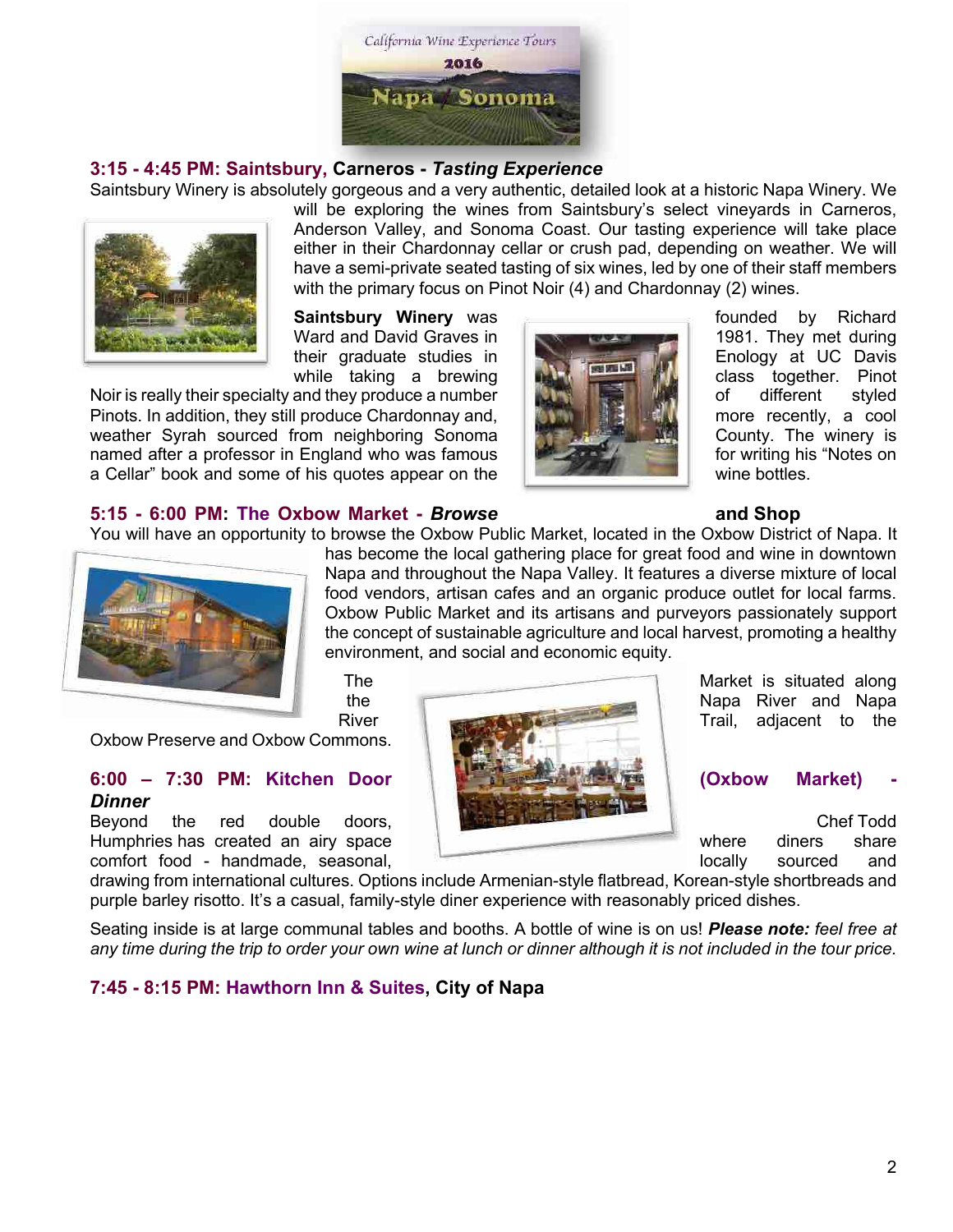



We will check into our rooms at the Hawthorn Inn & Suites by Wyndham. This Inn is located in the city of Napa, less than two miles from the Oxbow Market.

Each morning they serve a complimentary hot/cold breakfast buffet. They also have an indoor pool and hot tub plus free Wi-Fi Internet access, fitness center, in-room refrigerators, microwaves and wet bar. This is a non-smoking hotel. Get a goodnight's sleep; we have a full day on Sunday!

**We will stay at this lodge for the next 3 nights.**

# **Day Two - Sunday, October 23rd: Napa Valley**

A day of unique wine experiences capped off with dinner at a quaint restaurant and we will be joined by a wine industry personality. We will visit many corners of Napa Valley …

# **7:30 – 8:00 AM: Hawthorn Inn - Continental / Cold Breakfast**

# **8:30 – 10:00 AM: Calistoga & Napa Valley – Van Tour**

The charming town of Calistoga is nestled at the base of the Palisades Mountains and Mount Saint Helena, and at the very north end of the Napa Valley. It is a small town treasure in an otherwise vast and often crowded wine country. You will see some familiar Napa Valley wineries before our first experience of the day.

# **10:30 AM – 12:45 PM: Conn Creek Winery -** *Barrel Blending Experience* ®

With their estate gardens and the Vaca Mountain Range providing picturesque setting, The Barrel Blending



Experience® provides a rare opportunity to learn about, taste, and blend wines from the many distinctive regions that make up Napa Valley, one of the most famous and diverse wine growing regions in the world. You play winemaker for a day and take

home the fruit of your labors … literally. It's a tasting tour of Napa Valley Cabernet Sauvignon from Carneros to Calistoga. Included in the experience:

• A Napa Valley AVA overview



led by a wine educator

- A guided walk-around barrel tasting
- Instructions on blending techniques and strategies
- A bottle of your custom blend
- A tasting of Conn Creek's Current Releases

Conn Creek Winery was the winner of the International "Best Wine Tourism" award. **,**

# **1:15 PM – 2:15 PM: Soda Canyon - Lunch**



Popular Soda Canyon is our stopover for lunch, a full service delicatessen with an Espresso bar. There is outdoor seating with shaded and sunny picnic areas by a creek-side vineyard.

We will have menus for you to select your lunch items (prior to our arrival) to save precious time and meet our schedule.

# **3:00- 4:15 PM: Jarvis Estate:** *Tasting Tour*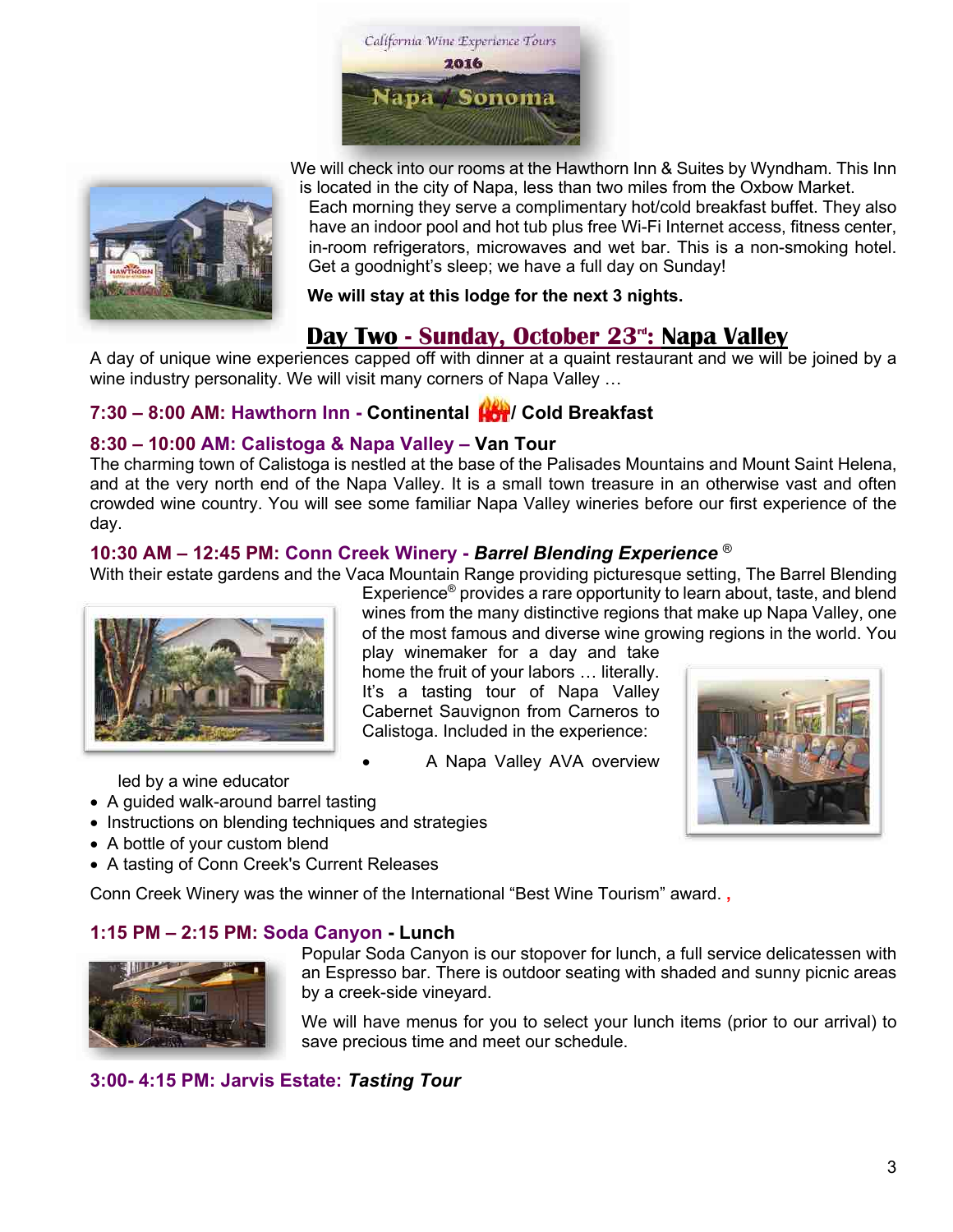

Our visit to Jarvis Estate is a journey, like no other. It's the country's first winery built entirely underground

and provides a glimpse into the meticulous steps that go into producing Jarvis wines. Touring the 45,000 square foot cave is a unique experience that includes a visit to the Cuve Gallery, a collection of one dozen massive oak vessels assembled in the cave by French coopers. The underground waterfall near the end of the tour ensures steady cave temperatures and humidity.

The tour concludes with a seated experience in their Tasting Chamber with glass doors, next to the cave's stream, sampling six Jarvis Estate and Reserve Collection wines.



### **4:40 – 6:00 PM: Falcor Winery - Private Tasting**

Don't let the location fool you. This winery is in an industrial area, but they have turned it into a charming VIP tasting room where you can view the production area.

Laurie Rich, high-energy with a good southern accent, is one of the owners and a **former resident of Atlanta**. She will personally lead our private tasting of 5 award-winning wines accompanied by a cheese plate. Wines will include a Chardonnay, a Bordeaux blend, and 3 Cabernet Sauvignons – all different vintages from 2007 to 2014. It's rumored that their Bordeaux blends are awesome as are their individual varietals, both white and red.



By 2004, Falcor was producing eight different varietals. Focusing on high quality, small lot productions, they produce around 14 diverse, award-winning varietals.

Their 1999 Napa Valley Chardonnay became one of the nation's top scoring Chardonnays, scoring 93 points in Wine Spectator.

### **7:00 - 9:00 PM: Cindy's Backstreet Kitchen** - **Dinner**

Located in charming downtown St. Helena, Cindy's Backstreet Kitchen combines the sophistication of a supper club with the flair of a speakeasy. Created by Cindy Pawlcyn, the James Beard Award-winning



the first Napa Valley Vintner's **Association meeting.** Association meeting.

cookbook author, chef-owner of Mustards Grill and co-creator of many renowned Bay Area restaurants, Cindy's Backstreet Kitchen features a menu where the food is cooked from scratch with authentic, highest quality ingredients.



The site of Cindy's Backstreet Kitchen is steeped in wine country history. The historic 1800s building was once a 1920s bordello, a cooperage that supplied barrels and casks for local growers, and in its last

We will enter the restaurant through the brick patio, which features several tables for alfresco dining, shaded by a 100-year-old fig tree and warmed by the kitchen's wood-burning oven. We will have dinner in their private dining room, the White Room, joined the owners of William Cole Vineyards, William and Jane Ballentine. Orson *loves* their Cabernet Sauvignon Wines.  $\odot$ 

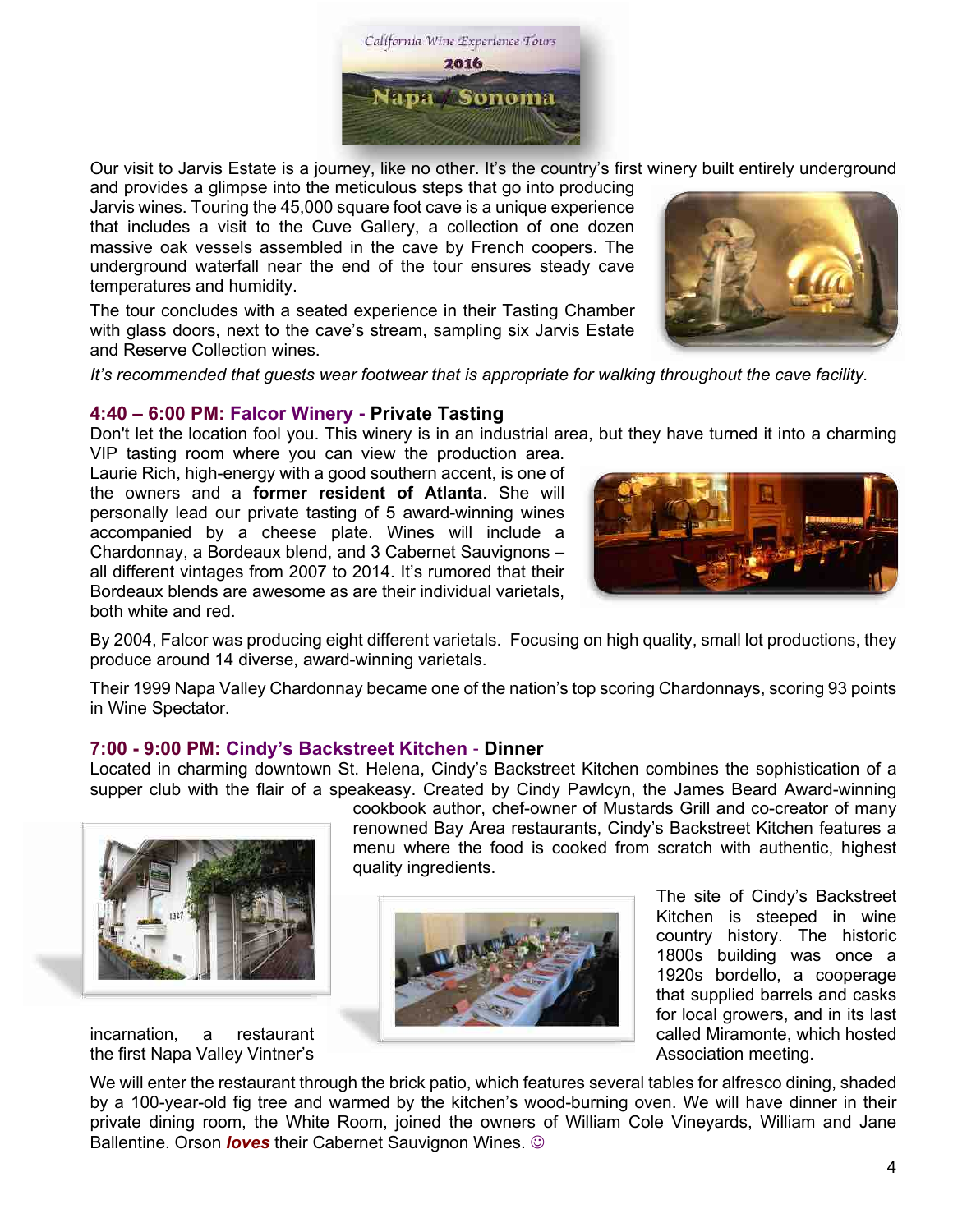

### **9:30 PM: Hawthorn Inn & Suites, City of Napa**

Sleep well…we have another full day Monday on Spring Mountain!

# **Day Three - Monday, October 24<sup>th</sup>: Spring Mountain District**

You will visit three unique wineries today with delicious varietals and beautiful views of the valley and vineyards. One has a famous Victorian house pictured in a television series from the 80's while another was rated the top winery by our travelers on our last tour.

**8:00 – 9:00 AM: Hawthorn Inn – Continental / Cold Breakfast**

# **9:15 AM: Travel to the Spring Mountain District**



# **10:00 AM - Noon: Spring Mountain Vineyard - Tour and Seated Victorian House Tasting**

The new Spring Mountain Vineyard was once three separate properties, each with its own vineyard and winery: Spring Mountain Vineyards (Miravalle), Chateau Chevalier (Chevalier), and Draper Vineyards (La Perla).

Adjoining to the north of the Beringer vineyard was a Frenchman, Fortune



Chevalier, whose stone winery, Chateau Chevalier, was making wine in 1891. And finally, next door to Chevalier was Tiburcio Parrott who grew olives, citrus and grapes. Parrott built a grand home on the estate and named it



Miravalle. On the first landing of his wide staircase he put the famous Parrot window, which later in the 1980s, Lorimar, in its TV production of **Falcon Crest**, insisted on calling a falcon. It is now referred to as the *Victorian House*.

Valli Ferrell, Public Relations Director and our guest at this evening's dinner, will provide you with a tour of the property and caves before Lindsay McArdle provides you with a seated tasting in the Victorian House. The travelers on our last tour rated Spring Mountain

Vineyards as one of their top three experiences.

# **12:15 – 12:50 PM: Old Summit Winery Picnic** - **Lunch**

You will select our lunch items prior to the tour and the driver will pick up our orders at Sunshine Food in St. Helena during your experience at Spring Mountain Vineyards. The driver will pick you up at Spring Mountain and take you to Pride Mountain's Old Summit Winery Picnic area.



It's a relaxing vineyard environment with picnic tables and a swing.

# **1:00 – 2:30 PM: Pride Mountain Vineyards – Progressive Tasting with a Cave Walk**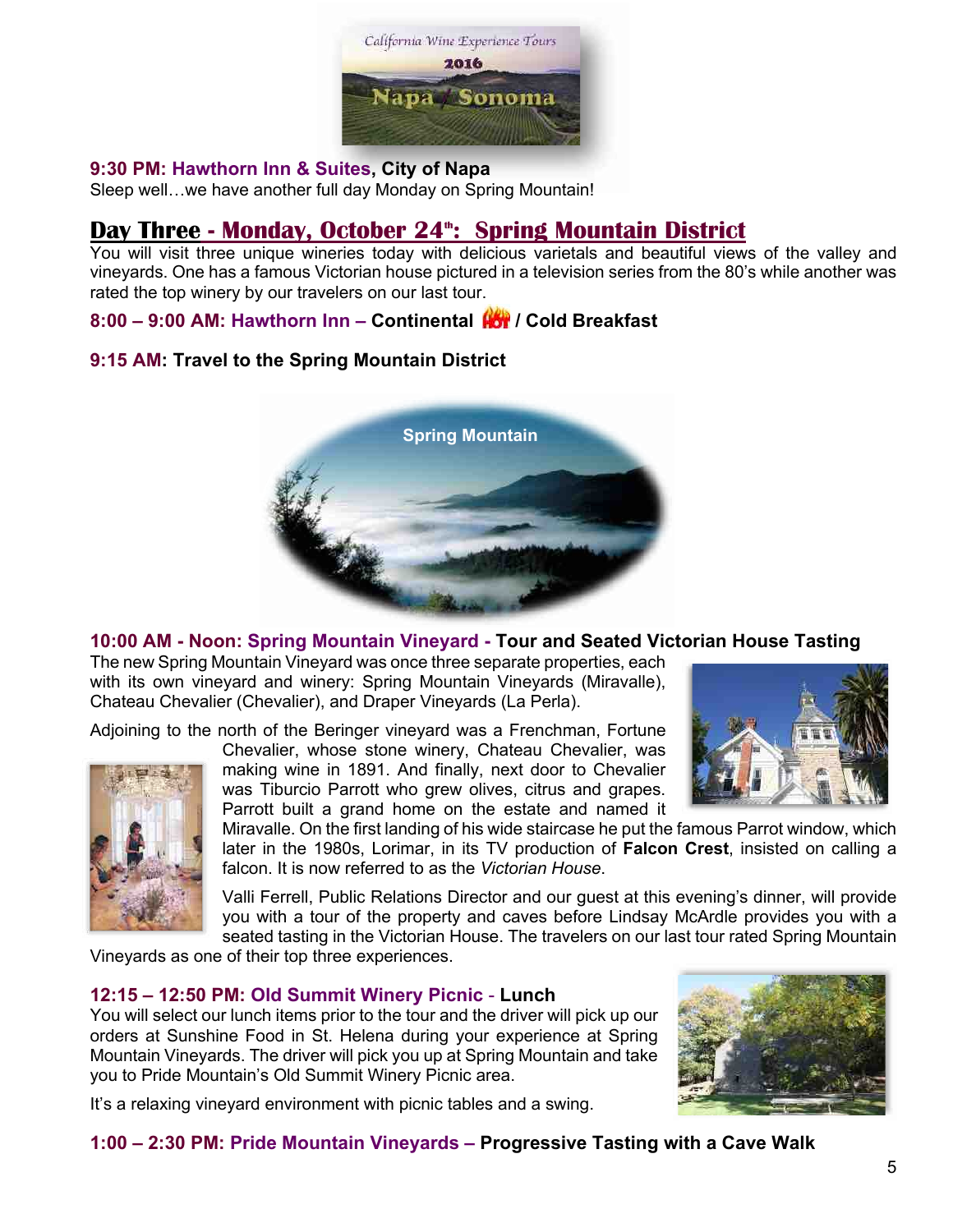

This winery is a 235-acre estate with a wooden-beamed, modest-sized winery that blends smoothly into its



mountainous surroundings and California heritage. They have over 23,000 square feet of subterranean storage that winds naturally under the hillside, opening out onto a terrace overlooking the vineyards and the scenic northern Napa Valley.

Pride's staff will provide you with a beautiful private room for your tasting experience, led by a member of their wine education team providing an in-depth discussion about the winery and wines. You will have the opportunity to taste their currently available white wines prior to taking a cave tour where you will taste their red wines

during this unique tour. Pride Mountain Vineyards was **rated the number one experience** by the travelers on our last tour.

### **2:45 – 3:30 PM: Tour of Spring Mountain District**

Spring Mountain District has some beautiful views of Napa Valley. We will stop at various places for you to take in the scenery and relax before our final experience of the day.

### **4:00 – 5:15 PM: Keenan Winery - Flight of Current Releases with Paired Artesian Cheeses**



Robert Keenan purchased 180 acres in the Spring Mountain District in 1974 located on the eastern slope of the Mayacamas mountain range. He built a new winery using the existing stonewalls from the old Conradi winery

building, and celebrated Keenan Winery's first harvest there in 1977. The Napa Valley Vintners have recognized Keenan as a "green" winery, which they announce on our back labels: Solar Powered and Sustainably Farmed. 90% of their wines are reds and they have some real standouts. Keenan has a



reputation for producing superb wines, matched also by their customer service.

We will have a seated tasting with 5-6 of their latest released wines paired with artesian cheeses.

### **6:00 – 8:30 PM: Press Restaurant - Dinner**

Our previous tour groups rated Press as their favorite restaurant. It has a comfortable vineyard setting including indoor and outdoor seating with large fireplaces, and a hand-crafted walnut bar framed by twin wine towers showing their extensive Napa Valley-only wine collection. Every day their chef selects the finest seasonal produce and highest quality cuts of meat, seafood and poultry available. What cannot be culled from their two private gardens is sourced from local farmers, markets, and neighboring purveyors. We will have our own custom menu for this dinner and dine in their garden.



Joining us as our guests for dinner are **Tom and Valli Ferrell.** Tom is a

wine industry veteran, a well-known winemaker at Inglenook, past President of Franciscan, Sterling Vineyards and Spring Mountain Vineyards (twice). He is currently the Executive Director of the Spring Mountain District Association.

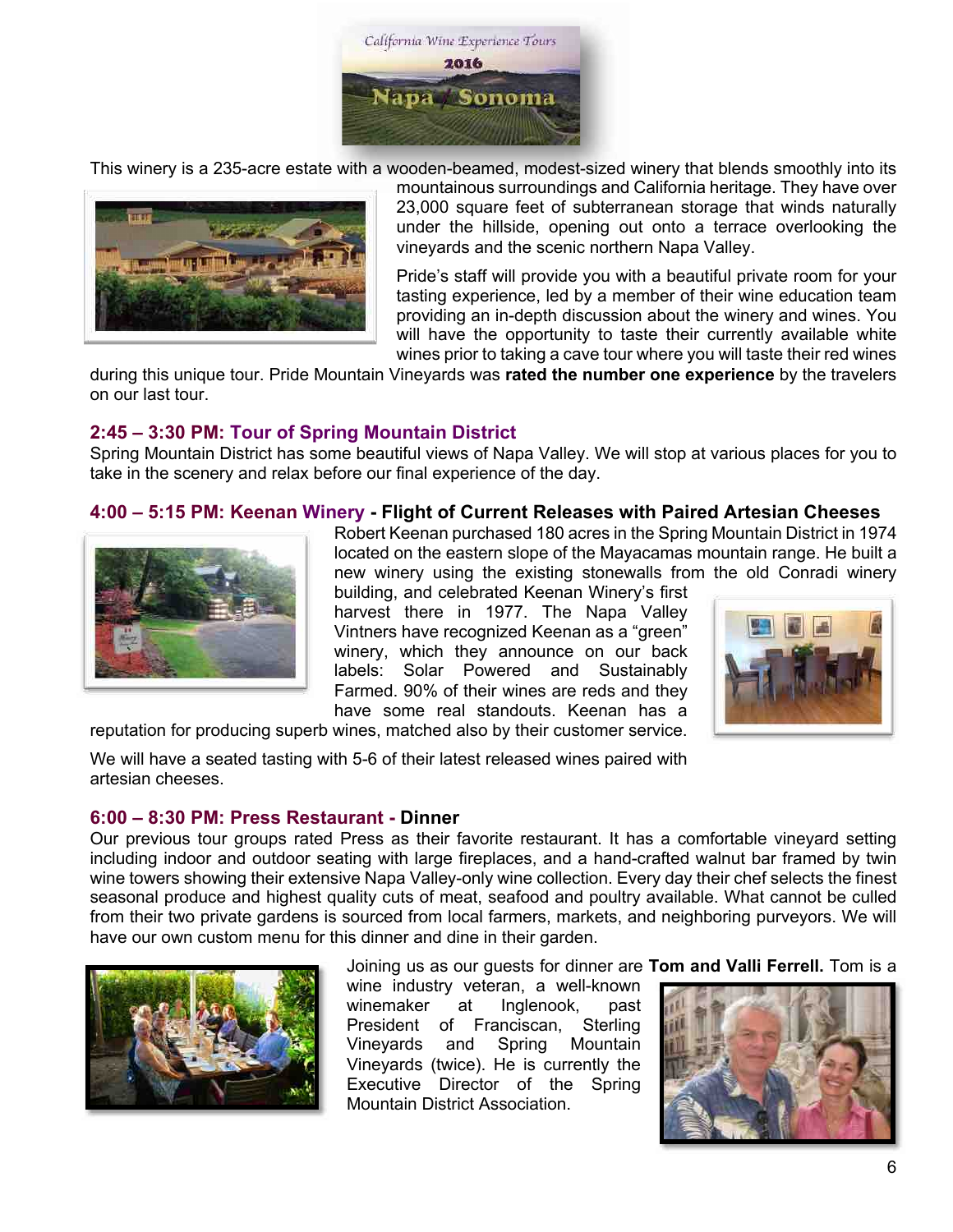

Valli, who you met earlier in the day, has been part of the Spring Mountain Vineyard staff since 1992 and has contributed to the sales and marketing efforts of several wineries, including Inglenook, Geyser Peak, William Hill and Stag's Leap Wine Cellars. She is the author of *Dining In Napa Valley*, a cookbook celebrating Napa Valley's best restaurants. Valli is currently Director of Public Relations for Spring Mountain Vineyard.

# **9:00 PM: Hawthorn Inn & Suites, City of Napa**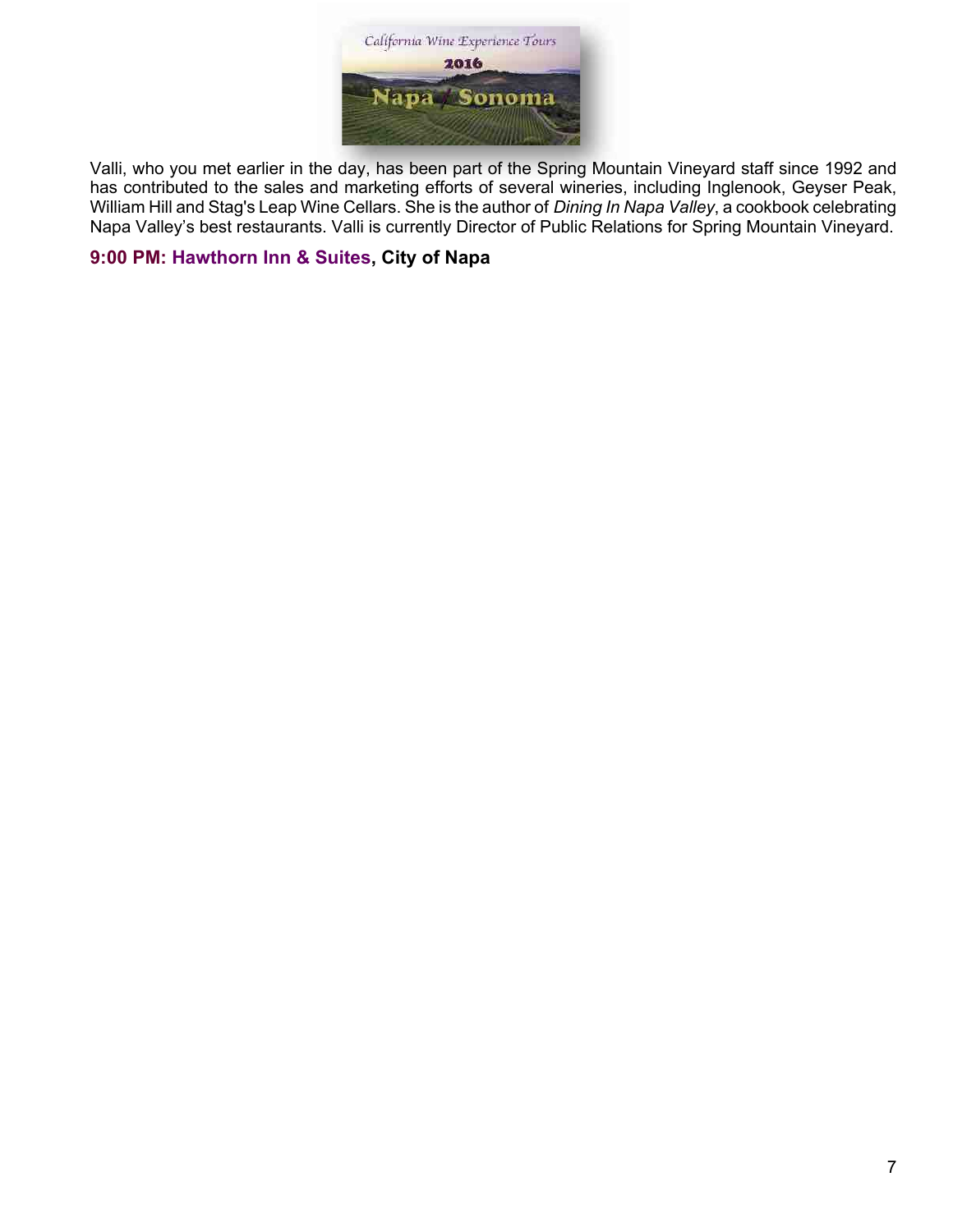

# **Day Four - Tuesday, October 25<sup>th</sup>, "Day of Relief"**

Today we will attempt to take a breather from wine tasting to visit one of the better cheese producers, take in some of Sonoma sites and take in the beautiful California coast. We will leave early, saying good-bye to the Hawthorn Inn, and move into our new accommodations in Sonoma County at the end of the day.

# **7:00 – 7:45 AM: Hawthorn Inn - Continental / Cold Breakfast**

# **7:30 AM – 8:00 AM: Check out & Load baggage onto our Sprinter Van**

# **8:00 AM: Leave for the Sonoma Coast**

# **10:00 AM – Noon: Point Reyes Farmstead Cheese Company – Tour & Cheese Tasting**

We will experience a complete farm tour, learn the history of the farm, meet the herd, learn about sustainable



farming and see the milking barn. We will then have a seated, focused cheese tasting with a Point Reyes Farmstead Representative.

In 1904, Great Grandfather Tobias Giacomini left Northern Italy and landed

in Morthern California with a dream of raising chickens **and cows.** Over 100 years later, the family  $\blacksquare$  members are still passionate farmers. Point Reyes Cheese Company produces  $h(x) = \frac{1}{x}$  handcrafted cheese on the Giacomini family **dairy dairy overlooking Tomales** 

Bay. The family commitment is to produce **superior superior and superior** quality, farmstead dairy products.

# **12:30 - 1:30 PM: Station House Café - Lunch**



The Station House Café is a highly recommended favorite in this scenic, ocean town. It has been a West Marin destination for locals and travelers alike since 1974. The restaurant's location is deceptive and unassuming on the outside with wonderful ambiance on the inside and a nice sundeck at the back. We will dine

in their popular outdoor dining area (weather permitting).

They have their own garden and buy their cheeses from local creameries such as Cowgirl Creamery and Point Reyes Farmstead Creamery. Most of their wines

are locally sourced as well. They are well known for their traditional American dishes, pizzas and oyster plates.

They serve breakfast, lunch, and dinner. The atmosphere and menu items are top quality according to a number of reviews. They have a



wine menu for those who can't wait for dinner or the resumption of our wine experiences on Wednesday.  $\odot$ 

# **1:30 – 3:40 PM: Scenic Coastal Drive - Bodega Bay & Jenner By**-**the-Sea**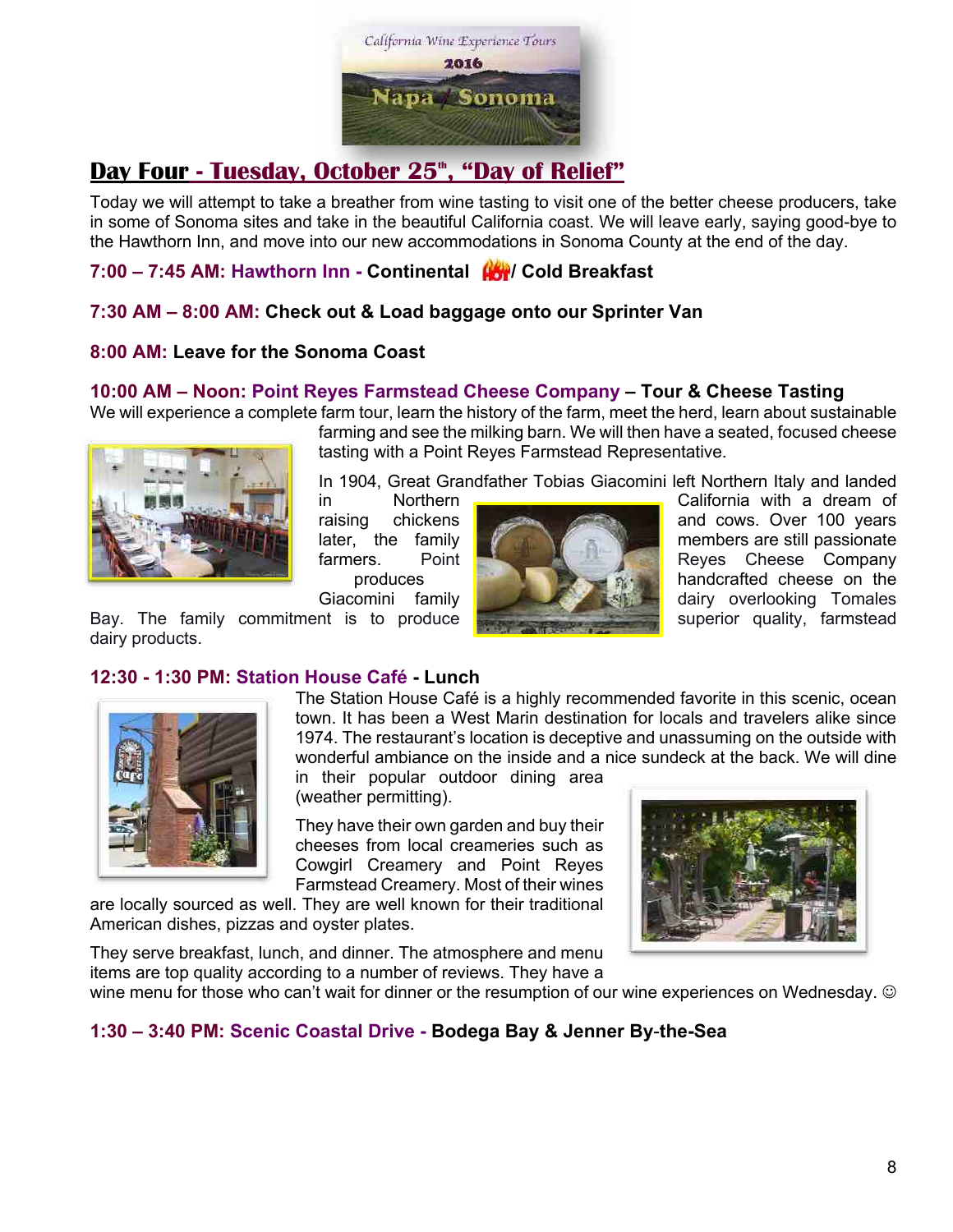



We will experience a beautiful drive up the coast of Northern California on popular Highway 1 that follows the seaside cliffs for much of the drive.

We will stop in Bodega Bay, a small coastal town with a population of a thousand, on the eastern side of Bodega Harbor. This town is the site of the first Russian structures built in California in the early eighteenth century that eventually led up to the establishment of the community of Fort Ross.

The location scenes in the Alfred Hitchcock-directed film, *The Birds* (1963),

were filmed in Bodega Bay. The town markets itself with the film in many ways, including its *Birds*-themed Visitors' Center. The location was also featured in the cult horror movie *Puppet Master* (1989). It is also the home of the local commercial fishing fleet.

The coastal town of Jenner (AKA Jenner By-the-Sea) is our northern-most coastal point before we head inland. Jenner is a short drive from the spectacular cliffs and accessible beaches including Goat Rock State Park. Its main attraction is being where the Russian River empties into the Pacific Ocean. This is the intersection of the river and coast ecosystems. The air is



always incredibly fresh in Jenner, especially when you walk down by the river. Its invigorating Goat Rock Beach features the dunes, rock formations, pounding surf and a picturesque hiking trail.

### **3:40 – 5:30 PM: Scenic Drive along the Russian River, visit to the Armstrong Redwoods**



The Russian River area is known worldwide for producing quality Pinot Noir and Chardonnay grapes. We will travel this winding road to the town of Guerneville.

**Guerneville's Armstrong Redwoods** State Natural Reserve is 805 acres of incredible Redwood trees. If you have never experienced the aroma of redwood trees, you are in for a new and wonderful experience. Growing up in California, the Redwood fragrance is one of my most vivid and beloved California memories. This is one of the few places in the world where you will find old growth Redwood trees. The Reserve includes a visitor center, large outdoor amphitheater and self-guided nature trails.

### **6:00- 8:00 PM: Canneti Roadhouse Italiana** - **Dinner**

Canneti Roadhouse Italiana officially opened its doors in the first quarter of 2013. Months of renovations led to sandblasted brick walls, an open kitchen, refinished



wood counters, and outdoor garden dining.

Francesco Torre, the owner, is proud of his quaint restaurant that features custom-built tables and chairs by Jordy Morgan, vintage Healdsburg machine shop parts, a hand forged grillrotisserie and fire pit, as well as a large charcoal drawing by his father. Great attention to detail, and numerous personal touches can be found throughout the restaurant.



This restaurant is highly rated on Trip Advisor for its Italian food and selection of Californian and Tuscan wines.

# **8:30 PM: Fairfield Inn in Sebastopol: check in and overnight**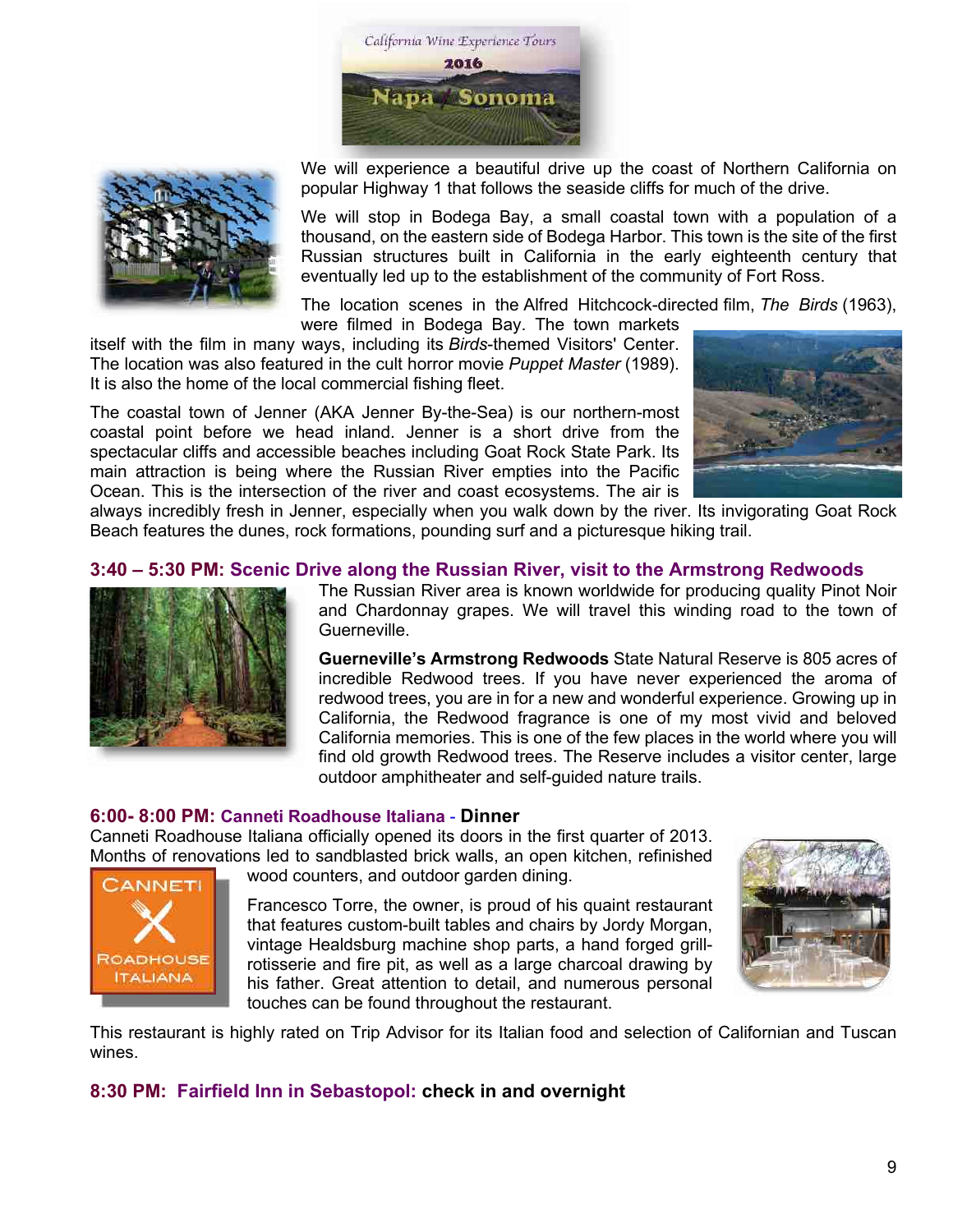



The Fairfield Inn will be our residence for the remainder of the trip. The hotel provides complimentary wireless Internet access for each room, an outdoor pool and a 24-hour fitness center plus a daily complimentary hot/cold buffet breakfast.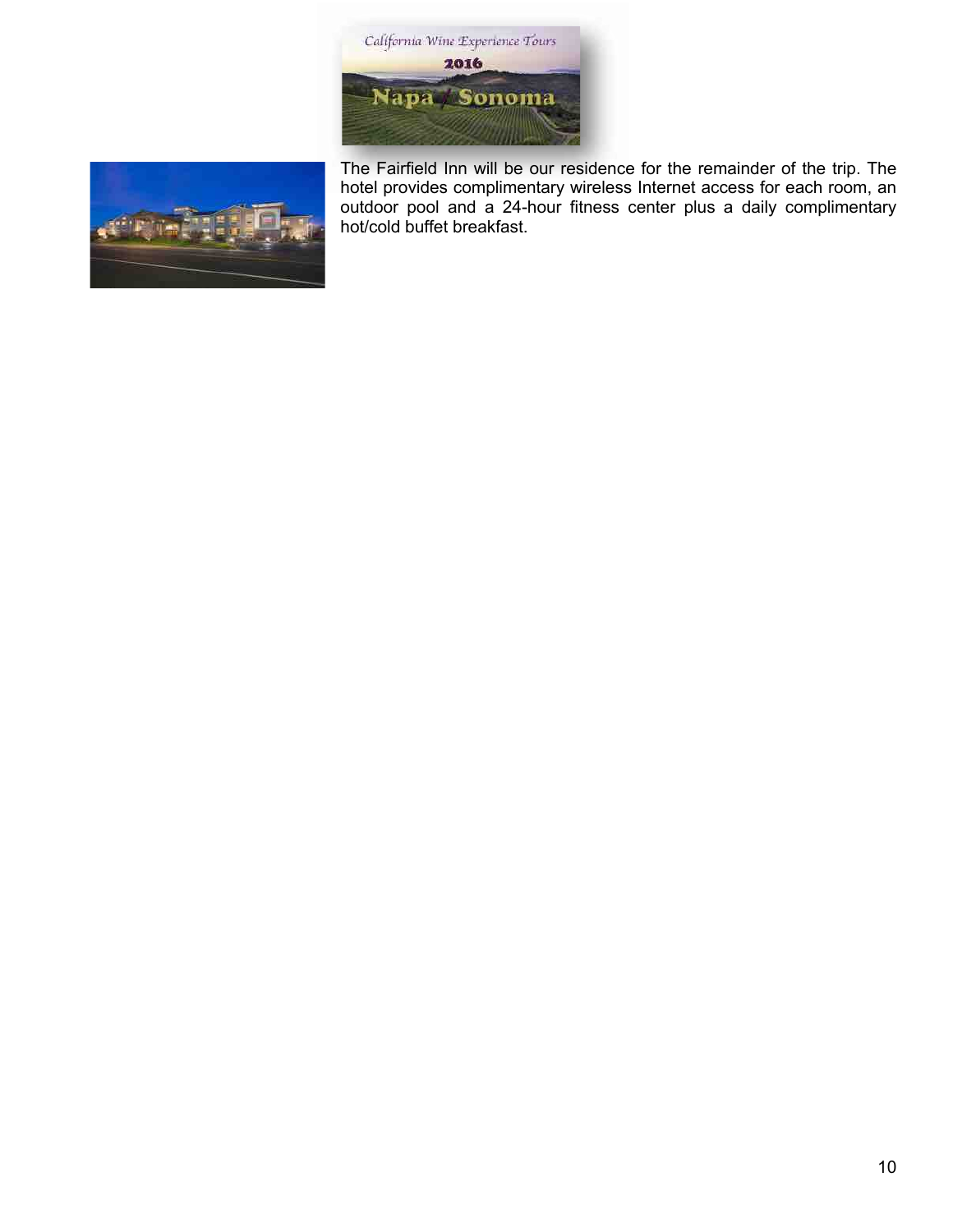

# **Day Five - Wednesday, October 26<sup>th</sup>, Sonoma County**

We're back to our wine experiences at some of Sonoma's delightful venues for the final two days. The most common varietals planted in Sonoma County are Chardonnay, Cabernet Sauvignon, and Pinot Noir, though the area is also known for its Merlot and Zinfandel. The AVAs within Sonoma are very diverse.

Today's agenda is filled with unique and quality wineries. We will visit three that have been selected by us from the 200+ wineries in Sonoma County - ones we feel that you will love… so let's get started.

# **7:00 – 7:45 AM: Fairfield Inn: Continental / cold breakfast**

### **8:00 – 9:30 AM: Tour of Sonoma County - Alexander Valley and Healdsburg**

Sonoma County is home to 425 wineries, miles of rugged Pacific coastline, and towering redwood forests.



It represents the best of Northern California — premium wine, farm-totable dining, unique resorts and spas, and over 50 state and regional parks.

Sonoma County has a number of AVAs including Alexander Valley, Chalk Hill, Dry Creek Valley, and Russian River Valley. Enjoy this experience as we provide you with a tour of one of the most diverse, scenic and unique wine regions of California.

### **10:00 –12:00 AM: Ferrari-Carano Winery - Seated Tasting with Cheese Plate**

Inside and out, this is one of the most beautiful wineries around. The wines, especially downstairs where we will have our tasting, are outstanding. The upscale feel of the place might lead one to believe the tasting would be snobby or stuffy but it's not. The people running the place are personable and very gracious. The grounds, flowers, gardens make you feel like you are in Italy. There are many great





stories about the grounds and winery that will be related during our private tasting.

Located in Dry Creek Valley, the Estate Winery was built in 1981 and focuses on producing Ferrari-Carano's stellar white wines. They also produce delicious red wines. The estate vineyards are located Dry Creek, Alexander and Russian River Valleys.

# **12:15 – 2:30 PM: Francis Ford Coppola Rustic Restaurant & Museum**, **Geyserville – Lunch & Self-Guided Tour of their Movie Museum**

Francis Ford Coppola shares his personal pantheon of recipes at *RUSTIC, Francis's Favorites,* the winery's full-service restaurant. Set in a Sonoma



County-casual atmosphere, *RUSTIC's* menu embraces international as well as traditional Italian dishes, with an emphasis on family-style cooking that features fresh, seasonal ingredients sourced from the property's organic herb and produce garden. Authentic,



Neapolitan-style pizzas are also a specialty.

A focal point of the dining room at *RUSTIC* is their authentic Argentine grill providing a true South American experience of wood-grilled meats … hungry yet? They offer service at both the dining room and an outdoor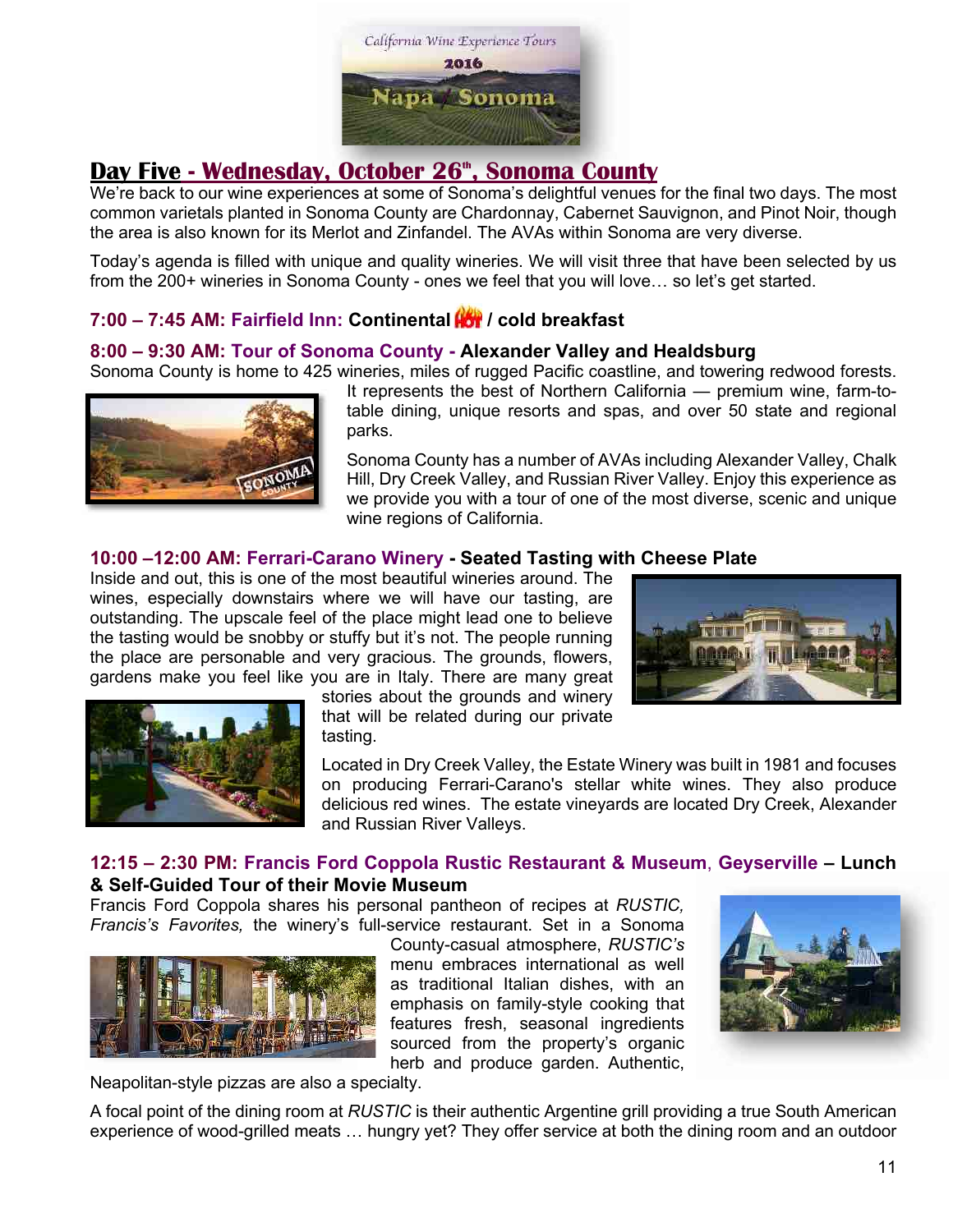

terrace overlooking the picturesque Alexander Valley.

After lunch, you can stroll through the **Movie Museum** with Hollywood props, costumes and memorabilia

from the owner's iconic movies. It's the world's only winery with a pile of skulls, a bamboo prisoner cage and the armor of Vlad the Impaler. *Apocalypse Now* gets its own wall. The movie exhibits are spread over two floors, intermixed with gift shop offerings, tasting areas, and the restaurant. The experience is so visually compelling and seamless, you might get the eerie sensation that you are an actor in a movie, in which you visit a winery, enjoy a fine meal, and get to admire props from films you *didn't* star in. One display features a row of his Oscars from just one movie ... Exciting!



# **3:00 AM – 4:30 PM: Lambert Bridge Winery - Guided Bordeaux Flight with local handcrafted cheeses**

The travelers on our last tour rated Lambert Bridge Winery as one of their top three winery experiences. It's a charming winery with awesome landscaping … and wines!

The winery is located in the center of Dry Creek Valley, near an old trestle bridge, its namesake. Established in 1975, Lambert Bridge Winery is one of the oldest post-prohibition wineries in the Valley; its early days coinciding



with the famous 1976 Paris Tasting (depicted in the movie: *Bottle Shock*) that helped firmly establish California's status as a fine growing region worldwide.



Lambert Bridge Winery has been owned by the Chambers family since 1993. Surrounded by a soaring grove of redwoods, the tasting room is redwood-lined with vaulted tasting room and a massive stone fireplace. Lambert Bridge has a

reputation as a destination point with lavish gardens celebrating the natural beauty of Dry Creek. The winery produces 13 different wines, all made in limited quantity.

# **5:00 – 6:30 PM: Town of Healdsburg – Sight-Seeing & Shopping**

Healdsburg is one of our favorite towns in the wine country. Envision a town with the best qualities of a turn-

of-the-century America. It is surrounded by several of Northern California's finest regional wine appellations, including Alexander Valley, Chalk Hill, Dry Creek Valley, and Russian River Valley. Centrally located to over 100 world-



class wineries and tasting rooms, Healdsburg is the ideal place to discover all the best that Sonoma County wine country has to offer.

It's named after an early entrepreneur, Harmon Heald, who in 1857 was the town's



architect and promoter. You will have about 90 minutes to stroll around Healdsburg and discover the treasures and treats that make this town special - renowned art and sculpture, organic locally grown produce and artisanal breads, wines and cheeses, intimate bed and breakfasts and wine tasting rooms.

Enjoy a walk through the town and relax in the Town Square … or … if you still have a taste for more wines before dinner, visit one of over 30 tasting rooms in town including: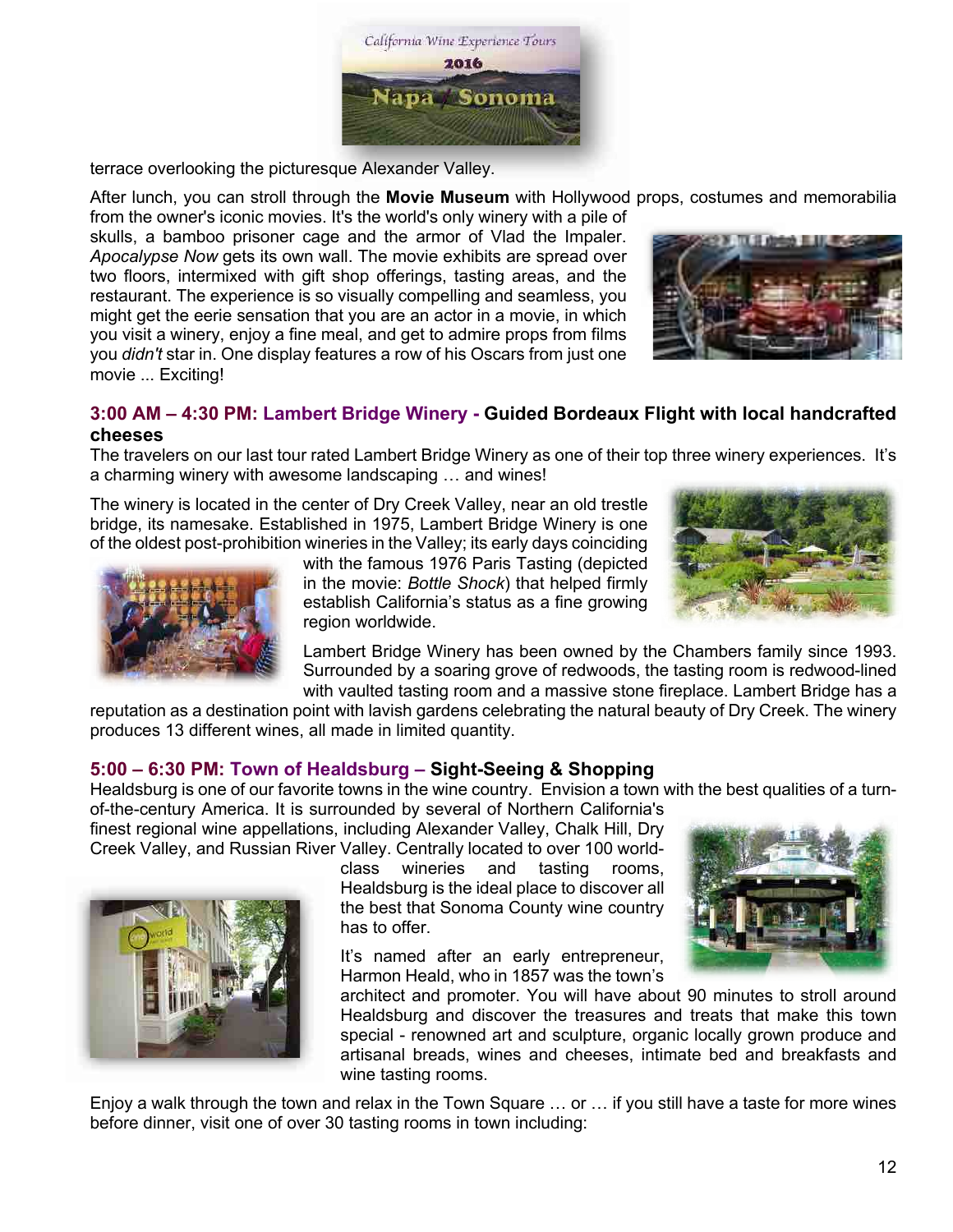

- *Toad Hollow*: Our Atlanta Wine Meetup member, Roger Nunley, is their "Toadographer" AKA official photographer. Their owner, Frankie Williams, has held a few wine dinners in Atlanta over the past five years.
- *Selby Winery:* Susie Selby, owner, has featured her wines at Atlanta's High Museum's Wine Auction.

Others that might be of interest: *Banshee; Cartograph; Hartford Family; Stonestreet; Seghesio; La Crema; Kendal-Jackson* … we will provide you with a Wine Road Map of the tasting rooms.

### **6:30 – 8:30 PM: Barndiva, Healdsburg - Dinner**

Welcome to *Barndiva*, a unique dining experience on our tour. The "Family" - Jil, Geoffrey, and Lukka –

started *Barndiva* out of a simple desire to celebrate the food shed surrounding them and they encourage people to realize the efforts of talented individuals to keep the agricultural heart of Sonoma County humming. The Barn was built from the ground up, opening in 2004. They



expanded five years later into the building next door that was originally the home of Healdsburg's first Opera House at the turn of the century, calling it *Studio Barndiva,* an art gallery and events center.

Enjoy Barndiva's fresh food sourced from local famers. Chuck Barr and Monica Davis, owners of Sable Ridge Winery in Bennett Valley, will join us for dinner and give us a presentation about the wine industry in California.



# **9:00 PM: Return to the Fairfield Inn**

# **Day Six - Thursday, October 27<sup>th</sup>, Sonoma County**

The sixth and final day is filled with more wine experiences, unique wineries, capped off with a wine-pairing dinner at a Walter Hansel's restaurant. We will visit three wineries, each unique in their winemaking style. We will enjoy a picnic lunch on the grounds of our first winery.

# **8:00 – 8:30 AM: Fairfield Inn: Continental / Cold Breakfast**

# **9:00 AM: Leave for Chateau St. Jean Winery**

# **10:00 AM – 12:00 PM: Chateau St. Jean - Charcuterie, Cheese and Wine Pairing**

This is truly a beautiful winery! We will enter the winery through a main courtyard surrounded by gardens, inspired by the classic estate gardens of the Mediterranean. The estate is located at the foot of Sugarloaf



Ridge in the Sonoma Valley near Kenwood, California. They frequently host weddings on the property.

Founded in 1973, Chateau St. Jean has long been recognized as a leader in Vineyard Designated wines. In 1999, Chateau St. Jean was the first Sonoma winery to be awarded the prestigious "Wine of the Year" award from the *Wine Spectator Magazine* for its 1996 Cinq Cépages Cabernet Sauvignon, a Bordeaux-style blend of five varietals. The winery received high acclaim again when it received the "#2 Wine of the Year" from Wine Spectator for its 1999 Cinq Cépages Cabernet Sauvignon.

In a private room setting, we will pair single vineyard and reserve wines with local cheese, charcuterie and accompaniments. Our last tour's experience at this winery was highly rated.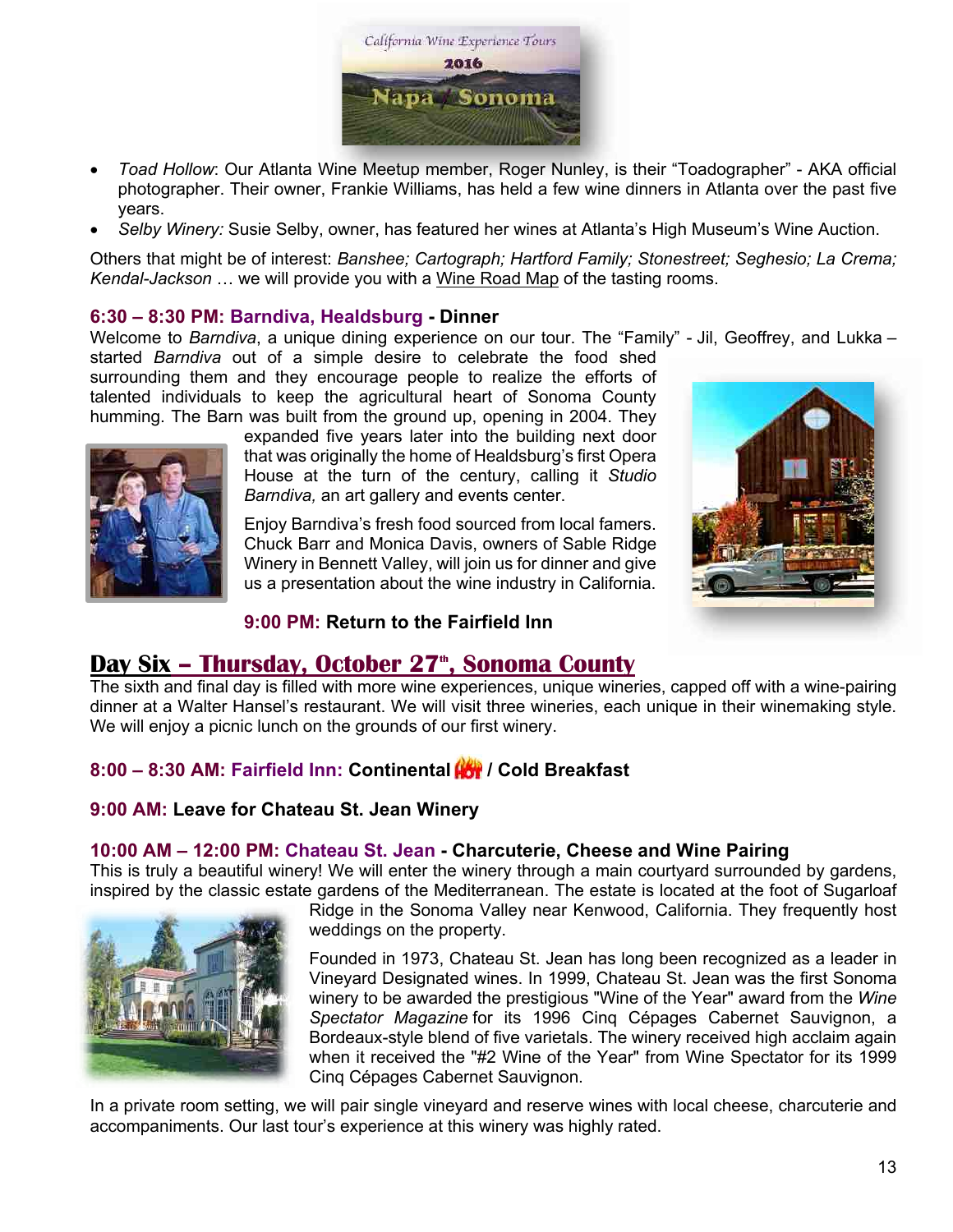

### **12:00 – 12:45 PM: Chateau St. Jean's Magnolia Grove - Lunch**

Chateau St. Jean's gardens are filled with spectacular colors with a Mediterranean feel. It's a popular destination for garden and nature lovers, and their charcuterie is fully stocked with local cheeses, salads and sandwiches. We will enjoy a gourmet boxed lunch (pre-ordered prior to trip) at the picnic tables in their Magnolia Grove. On our last tour, their lunches were rated the best on our tour! … and the setting was fabulous!



### **1:30 – 3:00 PM: Dutton-Goldfield** - **Single Vineyards Tasting**



We will be treated to a private, seated tasting of their current releases with paired cheeses. Our wine instructor will also educate us on each vineyard's soil type. Our last tour group purchased over two cases of wine to ship home for personal consumption.

Dutton-Goldfield Winery began in 1998 further uniting longtime colleagues and friends Steve Dutton and Dan Goldfield. Steve's father began growing grapes in the western reaches of Russian River Valley in the mid-1960s, at a time when most

River Valley.

Dan graduated from the University of California at Davis With an M.S. in Enology in 1986. He gained knowledge on the job  $\frac{1}{2}$  with stints at Robert Mondavi Winery and Schramsberg as well as **which is a state of a state of a state of a state in** winemaking in Portugal for two years. He is the former winemaker for the state of the Crema Winery and Hartford Court.



### **3:15 – 4:45 PM: Walter Hansel Winery, Santa Rosa – Vineyard Tasting**

Enjoy a wine experience at Steve Hansel's "tasting room" which is a table in the middle of the vineyard (no



actual tasting room). Steve will pour five selections that include two Pinot Noir wines, two Chardonnays and a Sauvignon Blanc. These are wonderful wines in my opinion. Steve uses new French oak every year. Last time I visited, every wine served was delicious!

Steve is a very humble and successful winery owner. The demand for his wines exceeds supply. He will personally take us on a tour of his vineyards and winery, introduce us to his people and their processes, offer us easy access to his wines and along the way tell us some of his interesting stories.

His objective is to show us the passion that goes into every bottle.

### **5:00 – 8:00 PM: Walter Hansel Wine & Bistro, Santa Rosa - Dinner**

Walter Hansel loved wine, planted a vineyard but never aspired to



make wine. He loved food so he planted and worked his garden passionately but never intended to cook for others. He served his automobile customers back in an era when "the customer is always right"

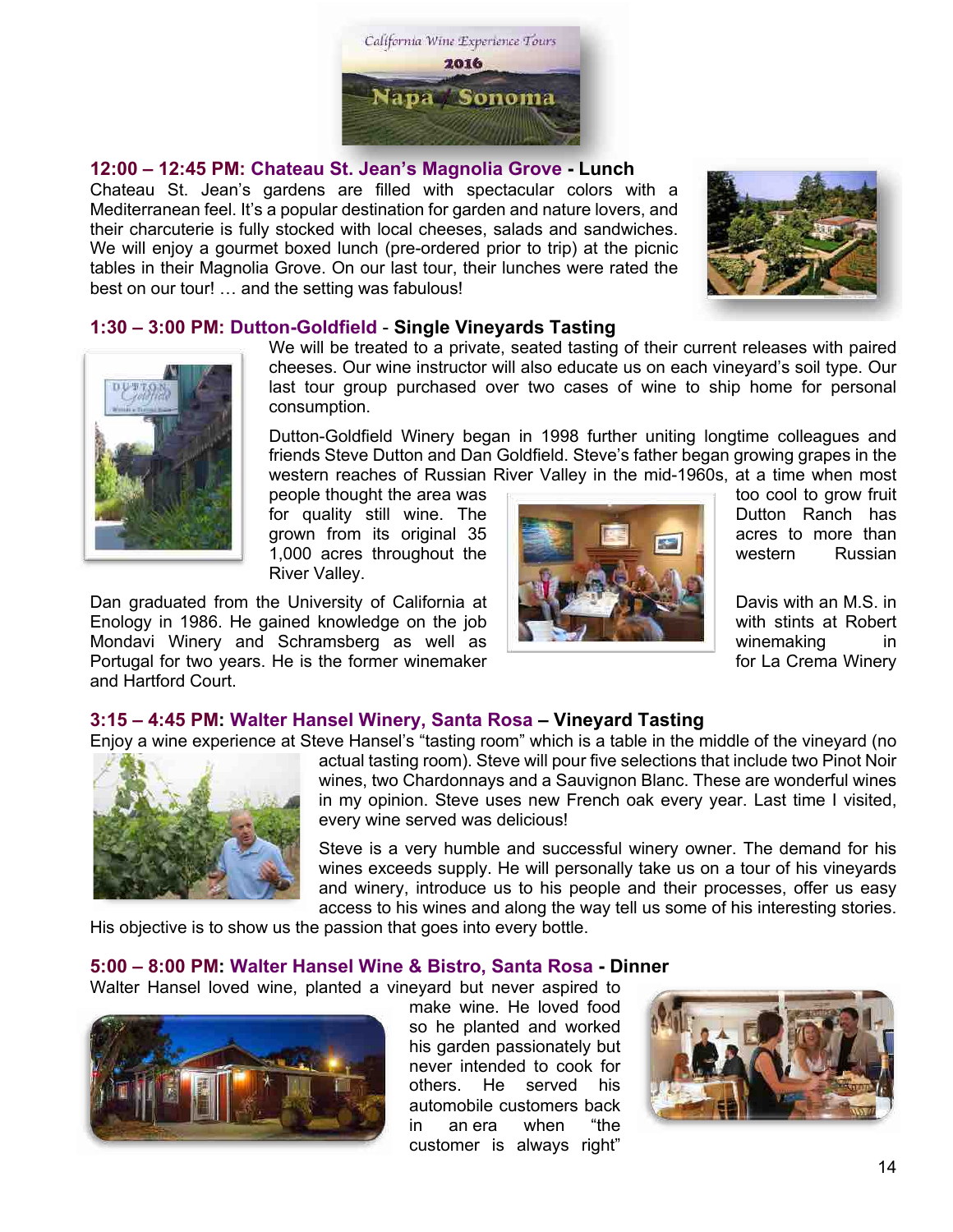

was a way of doing business, not a slogan. Steve Hansel's father was Walter Hansel and this Bistro is all about Walter.

Walter Hansel Wine & Bistro is a California version of a classic French bistro. Their chefs are instructed to buy only the best. Just as great grapes are used to produce great wines, the best and freshest ingredients are used to create the finest meal. They buy their ingredients from local producers, as farm**-**to-table is the freshest. In season, they grow as much as possible in their own gardens.

Walter Hansel Wine and Bistro is fine dining that is fun, in a casual relaxed atmosphere, described by others as having an old-fashioned sense of warmth and hospitality that is rare. In my opinion, everything about Walter Hansel Winery speaks to class.

We will be treated to a wine and food pairing presented by their chef. We hope that you will love your last foodie experience in the wine country.

# **8:30 PM: Return to the Fairfield Inn**

# Day 7 - Friday, October 28<sup>th</sup>, Return to San Francisco Int'l Airport

# **7:30 – 8:15 AM: Fairfield Inn: Continental / Cold Breakfast**

### **8:00 - 8:30 AM Load the Sprinter Vehicle**

We ask that all travelers be ready by 8:15 AM to load up the Sprinter Vehicle so we can depart on time.

# **8:30 – 10:30 AM Return trip to San Francisco International Airport**

### **Book return flights to Atlanta no earlier than noon.**

We hope that you enjoyed California Napa / Sonoma Wine Experience sponsored by Wine Parties by Design!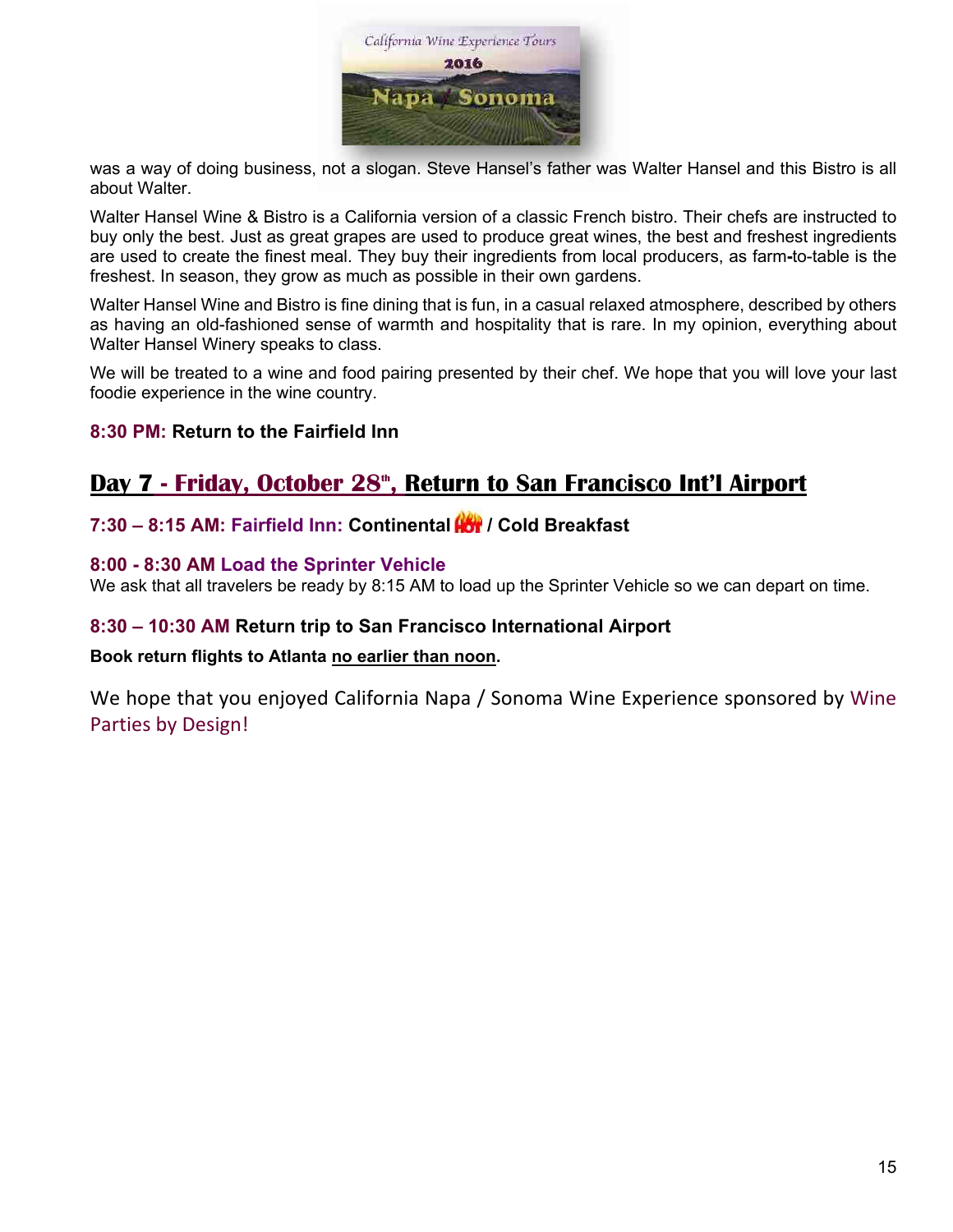

### **What's Included in the Price:**

- All Local Transportation at our destination
- Accommodations for Six (6) Nights (single or double occupancy as specified by traveler)
- All meals (breakfast, lunch and dinner)
- All Tastings and Tour fees
- Visits by wine Industry personnel at selected meals
- Tour Guides/Drivers.

### **What's not Included:**

- Airfare
- Travel and Baggage Insurance
- All items of a strictly personal nature
- Alcoholic beverages at meals (unless stated that it's included as announced by your sponsors)
- Personal wine purchases
- Extra room charges such as movies and room service.

### Terms & Conditions

In the event any tasting, tour, meal or experience listed in this itinerary should change due to matters beyond our control, *Wine Parties by Design* (WPBD) organizers reserve the right to substitute a similar event of equal quality.

### • **Wine Tour Participant (WTP) Minimum / Maximum**

**A minimum number of** WTPs is **ten (10)** must be attained before the trip is confirmed**, not counting the tour leaders (2)**. WPBD will not charge your credit card/cash your check until the minimum is reached.

### • **Airport Transportation**

Each WTP will arrange for their respective flights to/from San Francisco International Airport (SFO). Each WTP must arrive on or before 11:30 AM on Saturday, October 22<sup>nd</sup>, to take advantage of WPBD travel arrangements from the San Francisco International Airport (SFO) to Carneros, CA; otherwise the WTP will need to arrange for his/her own transportation to the appropriate location as designed on the schedule of events.

For planning purposes, there will be one Transportation Vehicle leaving at 11:45 AM on October 22nd. There is only one scheduled return time, 8:30 AM, from our Sebastopol accommodations to SFO on Friday morning, October 28th.

### • **Ground Transportation during the Wine Tour**

Our schedule is very tight but manageable. For each event, there is one scheduled arrival time and one departure time on this wine tour. It is the responsibility of the WTP to be ready at the point of departure at the designated times. Private transportation can be arranged by the individual themselves but without a reduction in cost. Please be advised that if you are arriving and/or departing on the designated dates of this wine tour, a late arrival or early departure will necessitate scheduling your own transportation. Neither WPBD nor its providers are responsible for late arrivals due to flight delays or for any other reason.

You must also be ready to leave by 8:30 AM, Friday morning  $(28<sup>th</sup>)$ , for WPBD transportation to the airport.

### • **Accommodations**

All Wine Tour Participants will be housed in the same named accommodations to facilitate our schedule. We will be housed in the Hawthorn Inn & Suites in Napa, CA, for three (3) nights and the Fairfield Inn & Suites in Sebastopol for the remaining three (3) nights.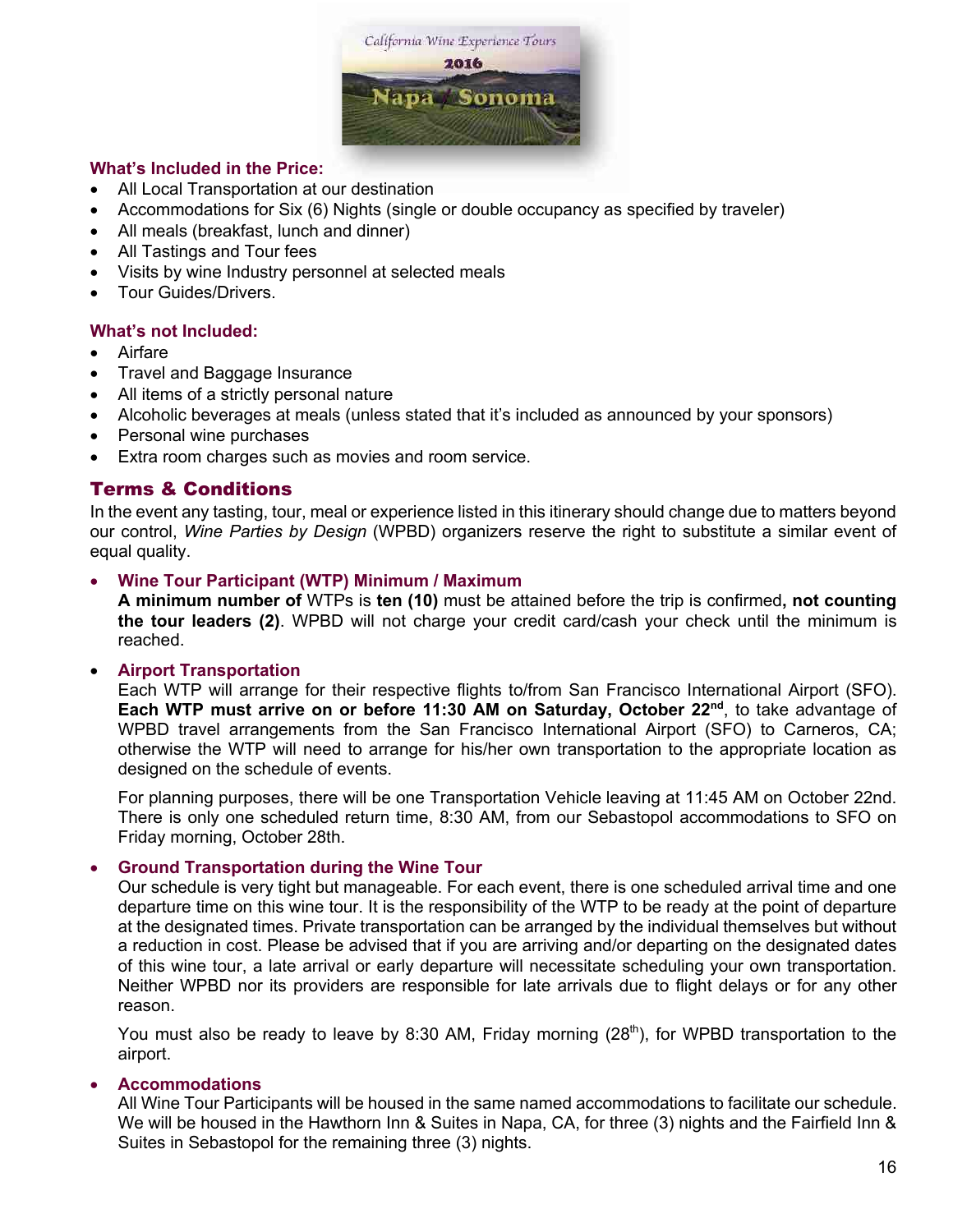

### • **Certification of Health**

The Wine Tour Participant certifies that by making payment, he or she does not have any condition or disability that would create a hazard or hardship for other travelers participating in the program and that the Wine Tour Participant understands that health care standards, facilities and services in California may be different for treatment of certain health conditions. WPBD makes no representations or warranties and disclaims any made regarding special accommodations or handicap accessibility on any program. WPBD reserves the right to decline accepting or retaining any traveler whose health or actions in WPBD's sole judgment impedes the operation of a trip or the welfare or enjoyment of fellow Wine Tour Participants.

WPBD cannot make special arrangements for, or accommodate, any dietary needs, allergies, health conditions, or restrictions. It is the sole responsibility of the Wine Tour Participant to take care of their own special needs on this trip.

### • **Responsibility**

WPBD does not own or operate any of the suppliers of services or accommodations for your trip. As a result, it is not responsible for any negligent or willful act or failure to act of any such supplier or of any third party over whom WPBD has no control. WPBD and its representatives act only in the capacity of an agent of all air/land transportation, sightseeing, tour operators and hotels that provide services included in this specified tour. The individual tour participant agrees that WPBD and its representatives shall not be liable for any injury, damage, loss, accident, delay, or irregularity, liability or expense to person or property due to any act of default of hotel, air/land transportation carrier, restaurant supplier, winery or other contractor rendering or providing services. WPBD and its representatives shall not be responsible for any expense or liability resulting from labor disputes, war, acts of terrorism, government restraints, weather conditions, sickness, pilferage or any other cause beyond their control. WPBD and its representatives reserve the right to accept, or to retain or refuse any person as a participant of any tour or to cancel any program of a tour if circumstances so demand. WPBD and its representatives reserve the right to cancel any tour prior to departure for any reason (including insufficient number of participants) or to change itineraries and/or substitute services or hotels of equal quality without prior notification.